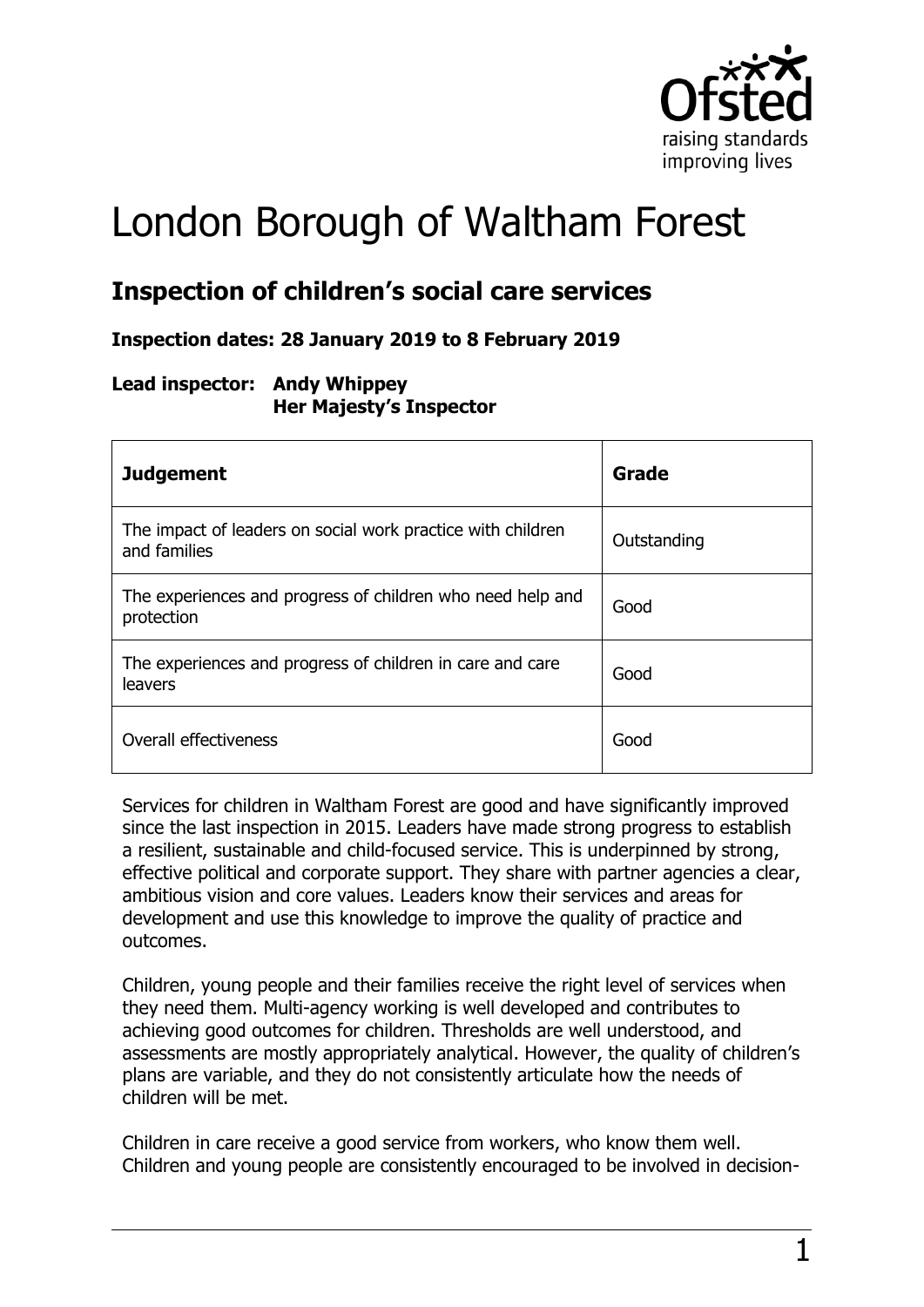

making about their lives, and their views have a direct impact on service delivery and development. Care leavers are increasingly well supported and most achieve good outcomes.

#### **What needs to improve**

- The quality of children's plans to ensure that they are child-specific and identify timescales for change.
- The timeliness of children in care health assessments being entered onto children's records.
- The purpose of visits to children and the recording of such visits in a timely manner.
- The link between planning for children at risk of domestic abuse at Multi-Agency Risk Assessment Conferences (MARAC) and their child protection/ children in need plans.
- Care leavers' access to their health history and the comprehensiveness of pathway plans.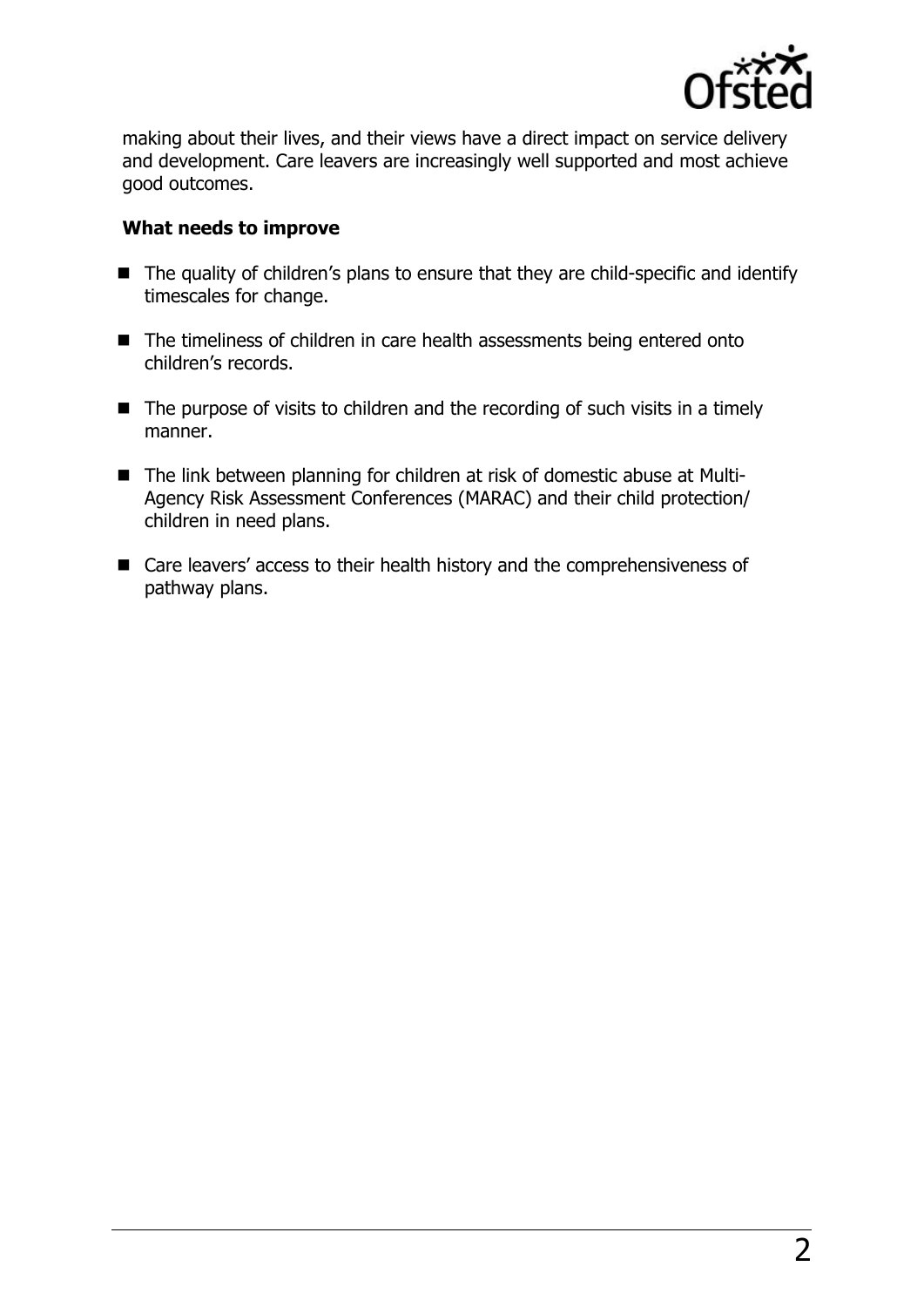

# **The experiences and progress of children who need help and protection: Good**

- 1. Children and families benefit from an embedded and well-developed early help offer. Strategic partners have fully embraced the wholescale restructure of early help services that took place in 2016. The 'Our Family Journey' assessment tool is used well with children and families to identify concerns and needs. These are consolidated into clear and realistic action plans that families understand. Packages of support, including those involving adult services, are well coordinated and regularly reviewed. Early help managers know their services well and are making good use of the performance dashboard to monitor progress, evaluate the effectiveness of services and drive continuous improvements. Families spoken to by inspectors talked positively of the value of the help and support provided to improve outcomes for their children.
- 2. Partners have a good understanding of thresholds when making referrals. These are consistently applied for children in need of help and protection. Decisions are timely, with good evidence of management oversight. The Waltham Forest multi-agency safeguarding hub (MASH) provides a timely and effective response to referrals by professionals and members of the public, to help to ensure that children's needs are met at the earliest opportunity. Partnership working is strong, ensuring timely informationsharing to support good decision-making that is consistent with children's level of need.
- 3. Children and young people receive appropriate support and intervention from an effective out-of-hours emergency duty team service. Informationsharing with day-time colleagues ensures clear communication of children and families' circumstances and a timely response to referrals. The daily risk management meeting ensures the appropriate sharing of information between partner agencies in the MASH. This helps to identify changing risks to children and young people. For example, changes are made to the red, amber, green risk rating following police referrals of domestic abuse, resulting in a review of the agency interventions required.
- 4. Social workers recognise and respond when concerns for children escalate. Within strategy discussions, partner agency information is well considered, and historical factors are appropriately considered. The rationale for decision-making to minimise risk is clear, although, in a minority of discussions, there is inconsistent recording of timescales for the completion of actions. Strategy meetings are held consistently when children and young people are missing or at risk of exploitation. When children in need, including those in need of protection, are identified as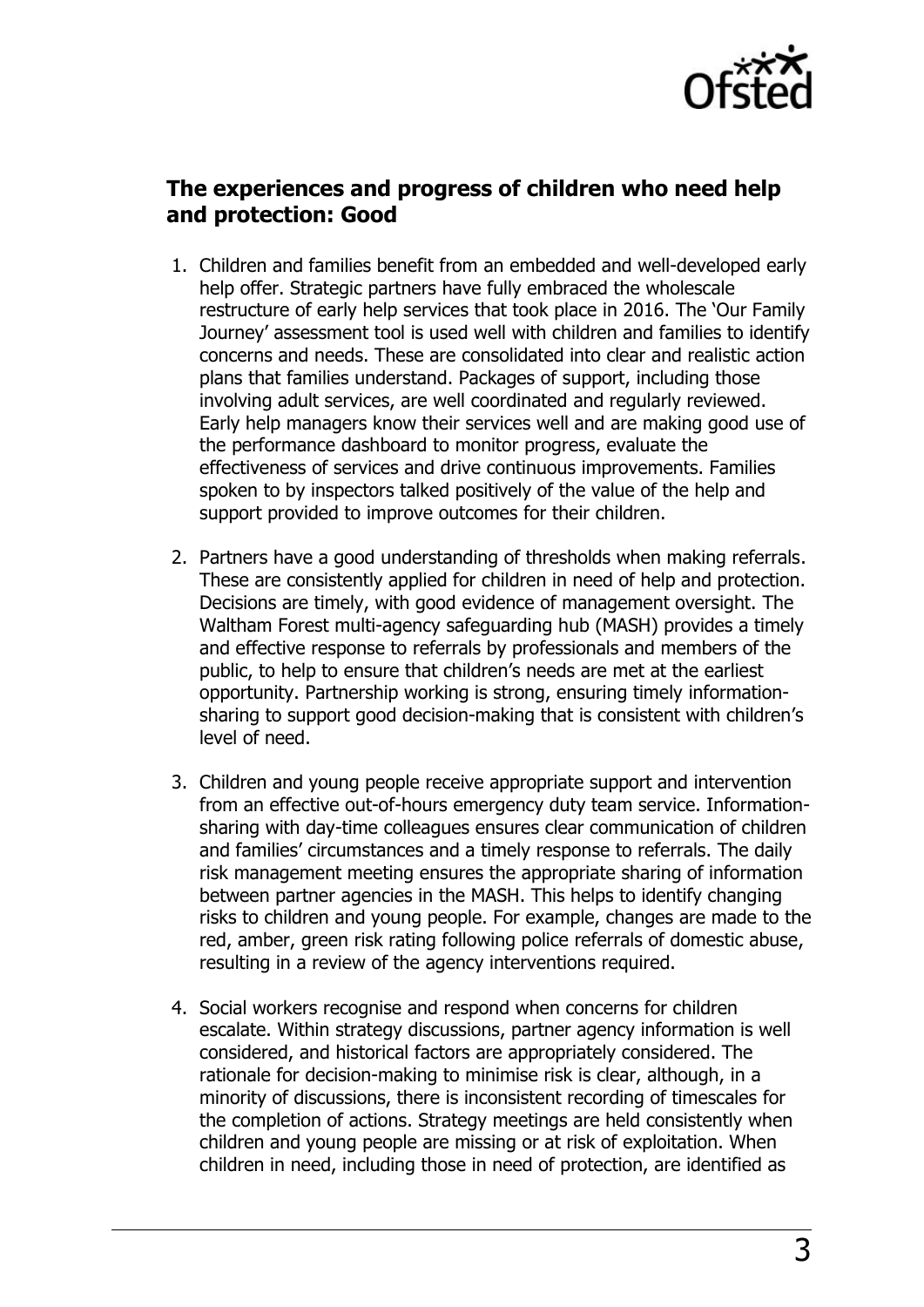

being at increased need or risk, they are appropriately stepped up for higher levels of statutory intervention.

- 5. Timely child protection enquiries demonstrate proportionate actions and appropriate decision-making to ensure that risks and needs are understood and responded to effectively. Children are routinely seen alone to gather their wishes and feelings and gain an understanding of their lived experiences, as well as those of their brothers and sisters. Managers have clear oversight of assessments, but in some cases these are insufficiently analytical about the next steps required in order to meet children's needs in a timely manner.
- 6. Child protection plans and records of core group minutes evidence an appropriate focus on children's needs. Core groups are routinely held with good partner agency input. However, the actions noted in records of core groups are not always clear enough to ensure that parents have sufficient understanding of the changes required. Information gathered at these meetings is not consistently used to make changes to children's plans, and a minority of children in need plans are not specific enough to address the individual needs of children. Child protection case conferences are effective, with positive engagement of partner agencies and a clear focus on the needs of children leading to appropriate and proportionate decision-making. Family group conferences are increasingly and appropriately used to help and engage the early identification of extended family and friends as part of safety planning for children.
- 7. Social workers know their children well. They visit children regularly and see them alone. Increasing use is made of purposeful individual work to help understand their experiences. In a minority of cases, visits are not always purposeful and linked to goals in children's plans. In some cases, records are not completed in a timely manner, which results in gaps in information on children's records.
- 8. Children assessed to be at risk from domestic abuse receive effective interventions to safeguard their welfare. There is a range of strong and flexible services provided for children and adults. Social workers appropriately assess the risks associated with domestic abuse and honour-based violence. This information is well analysed, and results in sustained interventions. The local authority recognises that there is more to do in ensuring the actions agreed at MARAC meetings are implemented in planning for children.
- 9. A well-coordinated response ensures that most children missing education are found promptly. The children missing education team undertakes all relevant checks and works closely with police, schools, other local authorities and agencies, and is persistent in its efforts to identify children missing education to help keep them safe.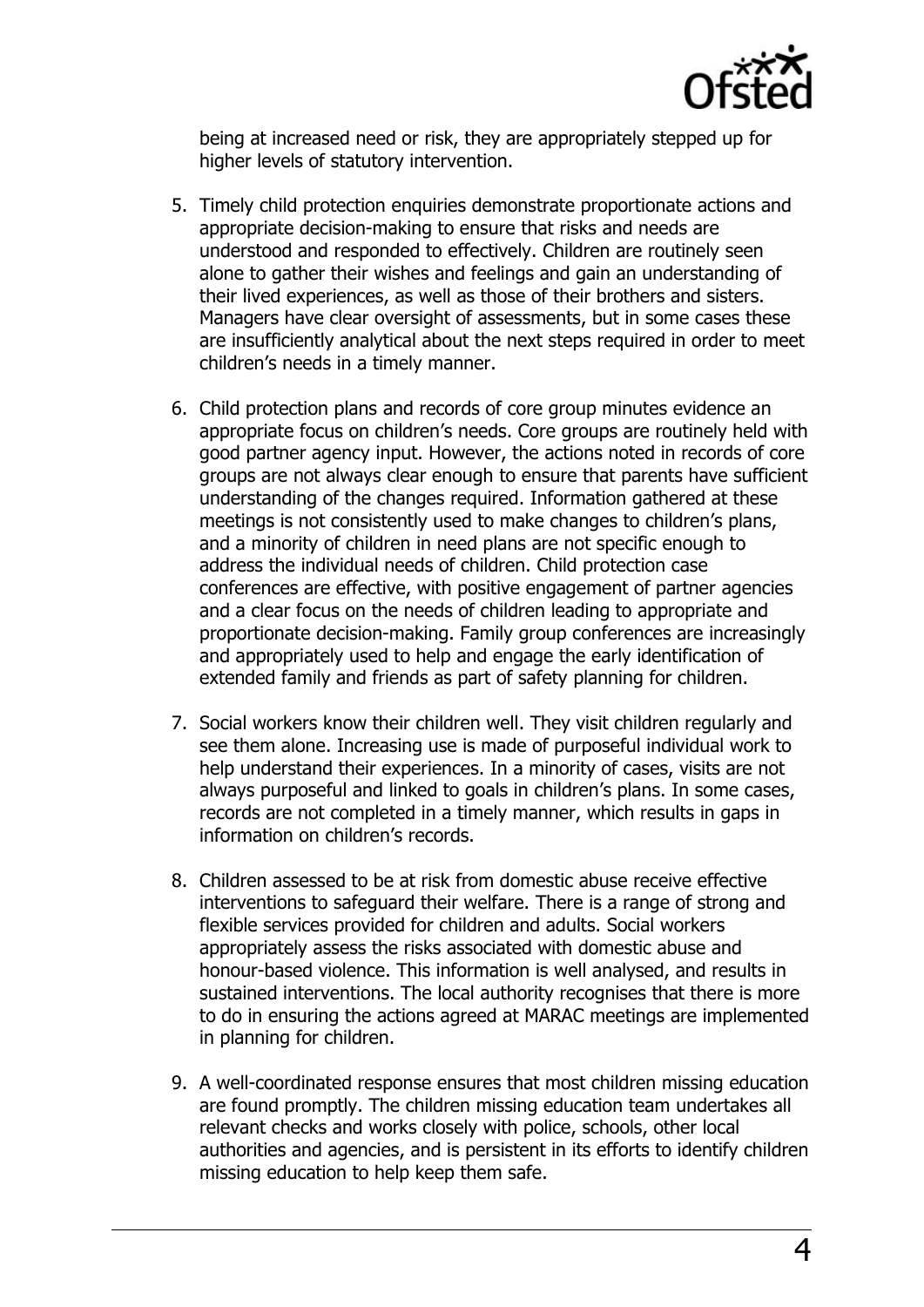

- 10.Staff work diligently to ensure that children who are educated at home are appropriately safeguarded. The elective home education officer undertakes home visits and appropriately escalates concerns about children.
- 11.The response to children who are missing or who have been missing has demonstrated sustained improvement. Children and young people are routinely offered a return home interview, with skilled workers employed to undertake such interviews. While clearly an improving picture, information from such interviews is not consistently used effectively to inform planning. A specialist coordinator for children who go missing, located within the MASH, provides good oversight of those children who are or have been missing and is proactive in ensuring actions necessary to protect such children are undertaken. The needs of children are effectively considered by the high-risk missing meeting. This includes consideration of the safeguarding needs of children in care placed in Waltham Forest by other local authorities.
- 12.The strategic and operational response to vulnerable adolescents is strong. A significant number of adolescents in Waltham Forest face one or more significant risks. The needs and vulnerabilities of these young people are well understood by practitioners and managers. There is excellent multi-agency working in relation to children who go missing, those at risk of child sexual exploitation and other contextual safeguarding concerns. Risks relating to actual, or potential risks of, child sexual exploitation are quickly identified. Effective gang intervention programmes have been commissioned to work with children and young people involved with or on the periphery of gangs. Specialist workers provide input across social work teams to try and divert young people from gang activity and help young people exit gangs.
- 13.Most disabled children receive a responsive service that is focused on their specific needs. Senior leaders are aware of staffing capacity issues within the disability enablement service. This has impacted on delays in the completion of a small number of children's assessments. The recruitment of additional capacity has been appropriately agreed and was being sourced while inspectors were on site, to ensure that children's needs are met in a timely manner.
- 14.When an actual or potential private fostering arrangement is identified, the local authority's response is prompt and thorough. Significant awareness-raising has increased the profile of private fostering within partner agencies and the diverse communities within Waltham Forest.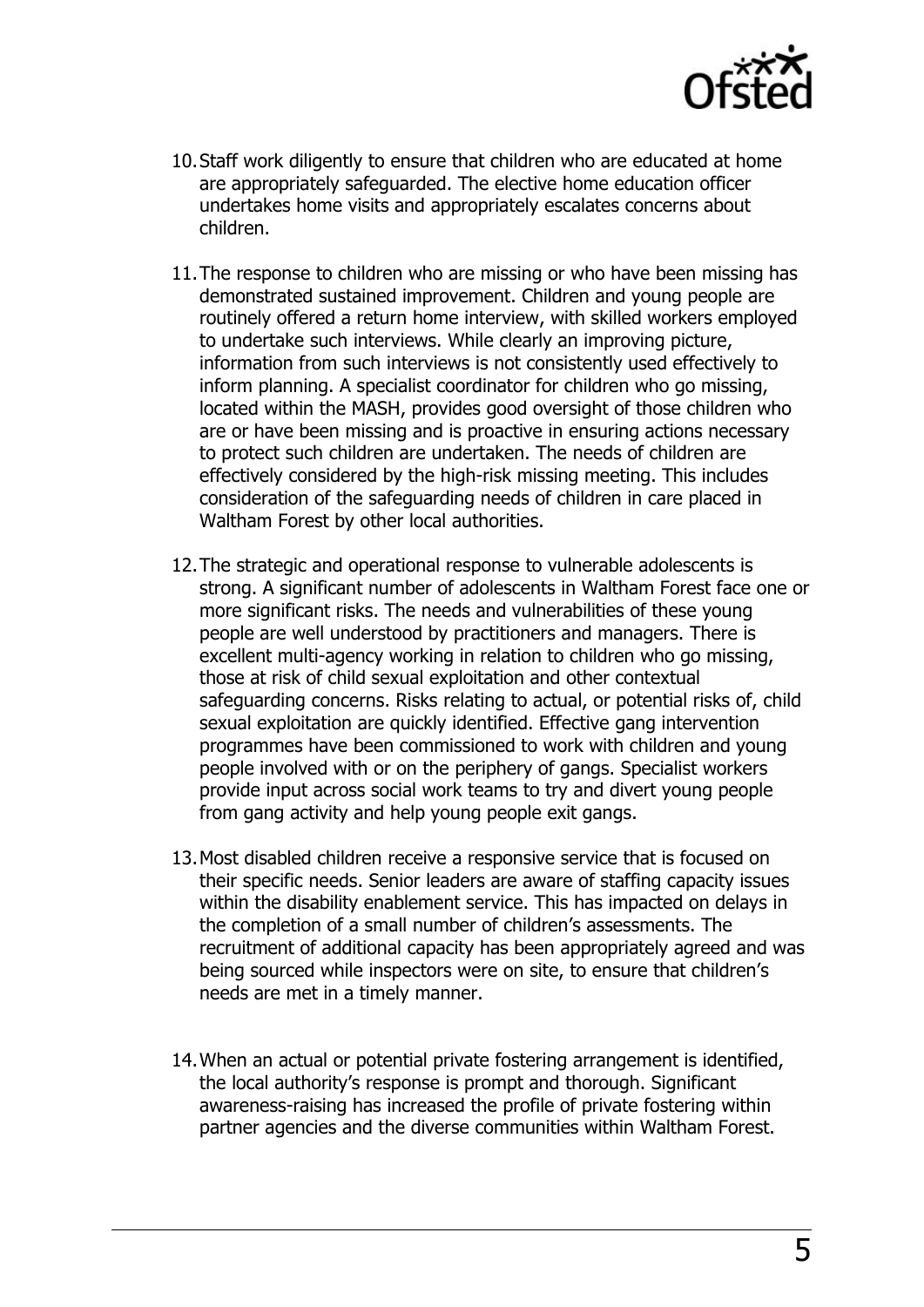

- 15.The management of allegations and concerns about adults who work with children is timely and well considered. Strong awareness-raising with partners has led to a continued increase in the contacts and referrals to the local authority designated officer. Actual and potential risks are identified well, with proportionate actions taken to protect children.
- 16.The local authority is managing its 'Prevent' duty effectively, with goodquality training and direct work where necessary. The work is well coordinated, and staff respond to the immediate needs of children, helping to identify and reduce the risks of terrorism and extremism.
- 17.Well-coordinated, proactive, multi-agency arrangements ensure a consistent approach to children and young people who are at risk of or who are affected by female genital mutilation.
- 18.The pre-proceedings phase of the public law outline is used effectively where children's needs escalate, which, in most cases, results in improved outcomes for children. Legal planning meetings are well recorded, and there are clear timescales for the actions required. The time in preproceedings is used well, with a wide range of services and interventions provided, including parenting programmes designed to promote positive change in parenting outcomes. Pre-proceedings work is tracked and monitored effectively to minimise delay. There is variability in the quality of letters before proceedings to parents, and a minority do not make it sufficiently clear, in language that is easy to understand, what parents need to do to improve outcomes for their children.

## **The experiences and progress of children in care and care leavers: Good**

- 19.The local authority model of practice draws on families' strengths, focusing on maintaining children in their families wherever possible. An effective range of edge of care services, such as the intensive adolescent support team and the functional family therapy team, provide effective individualised support to enable children and young people to live safely within their families and communities.
- 20.The overwhelming majority of children who need to come into care do so in a timely manner and receive effective and sensitive intervention. Most children benefit from being looked after, and their outcomes improve as a consequence. This includes unaccompanied asylum-seeking children, who receive culturally sensitive and informed social work support.
- 21.When it is safe and appropriate for children to return home, transition plans are responsive to their needs and wishes. Clear consideration is given to the possibility of children returning home to live with members of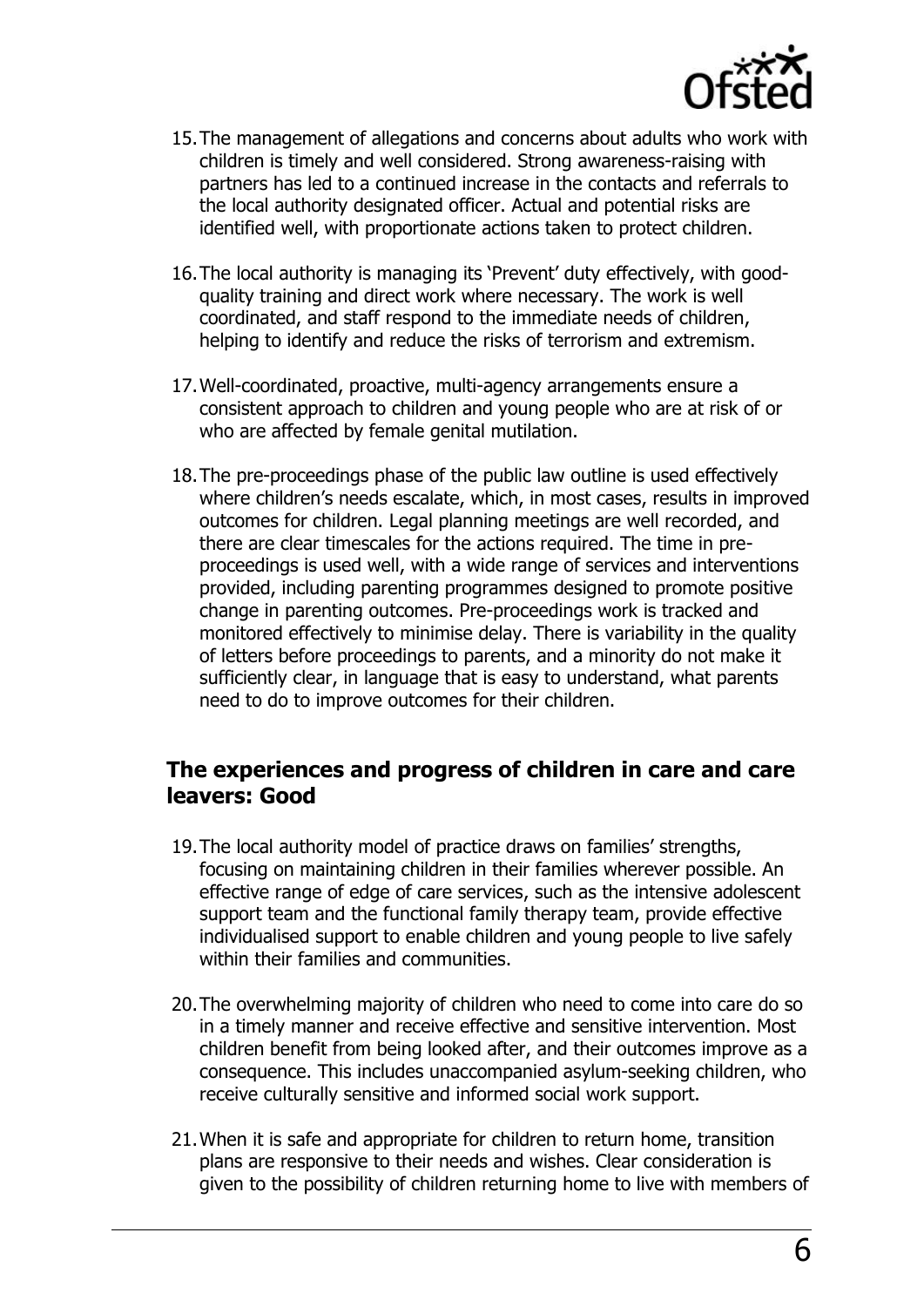

their extended family. Changes in children's circumstances or wishes are actively considered to determine whether a safe return can be achieved. When such decisions are taken, there is ongoing management oversight and children receive a good level of support.

- 22.Children's needs for permanence are considered at the earliest opportunity. Adoption is routinely considered for those children unable to live with their birth or extended families. The majority of children benefit from timely adoptions or placements with special guardians and connected carers. Recruitment processes for adopters are undertaken quickly, and the assessment, training and support for adopters are thorough. Good-quality assessments inform considered decisions about whether brothers and sisters live together or not. Carefully thought out introductions prepare adopters and children well. This ensures a smooth transition for children as they move from foster care to live with their adoptive parents. Assessments of special guardians are thorough, although the resulting plans in some cases are insufficiently specific to the needs of individual children.
- 23.Children's health needs are mostly well addressed. The effective engagement of the multi-agency health task and finish group has improved the timeliness of initial and review health assessments. These improvements are relatively recent, however, and the local authority recognises the need for these improvements to be sustained. There are some delays in completed health assessments being placed on children's records, which may result in social workers not always having up-to-date information regarding children's health to inform care planning.
- 24.Education is actively promoted for children in care and the virtual school is increasingly effective in ensuring that children make good progress and reach their potential. The quality and timeliness of personal education plans have improved significantly. Children benefit from regular reviews of their progress. The number of children persistently absent from school is reducing but still high at 14.1% and is a clear area for improvement identified by the virtual school.
- 25.Reviews for children in care are purposeful and held in a timely manner. Children and young people's views are clearly taken into account and they are actively encouraged to participate. The reviews are sensitively written to children, explaining their journey into care and the plans which are being made with them. Oversight of children's progress by independent reviewing officers is good and is recorded well in children's records.
- 26.The local authority recognises the challenge it has in sustaining placement stability for a minority of children. Some children undergo too many placement moves before a suitable match is made with permanent carers. Increasingly effective use is being made of placement stability meetings,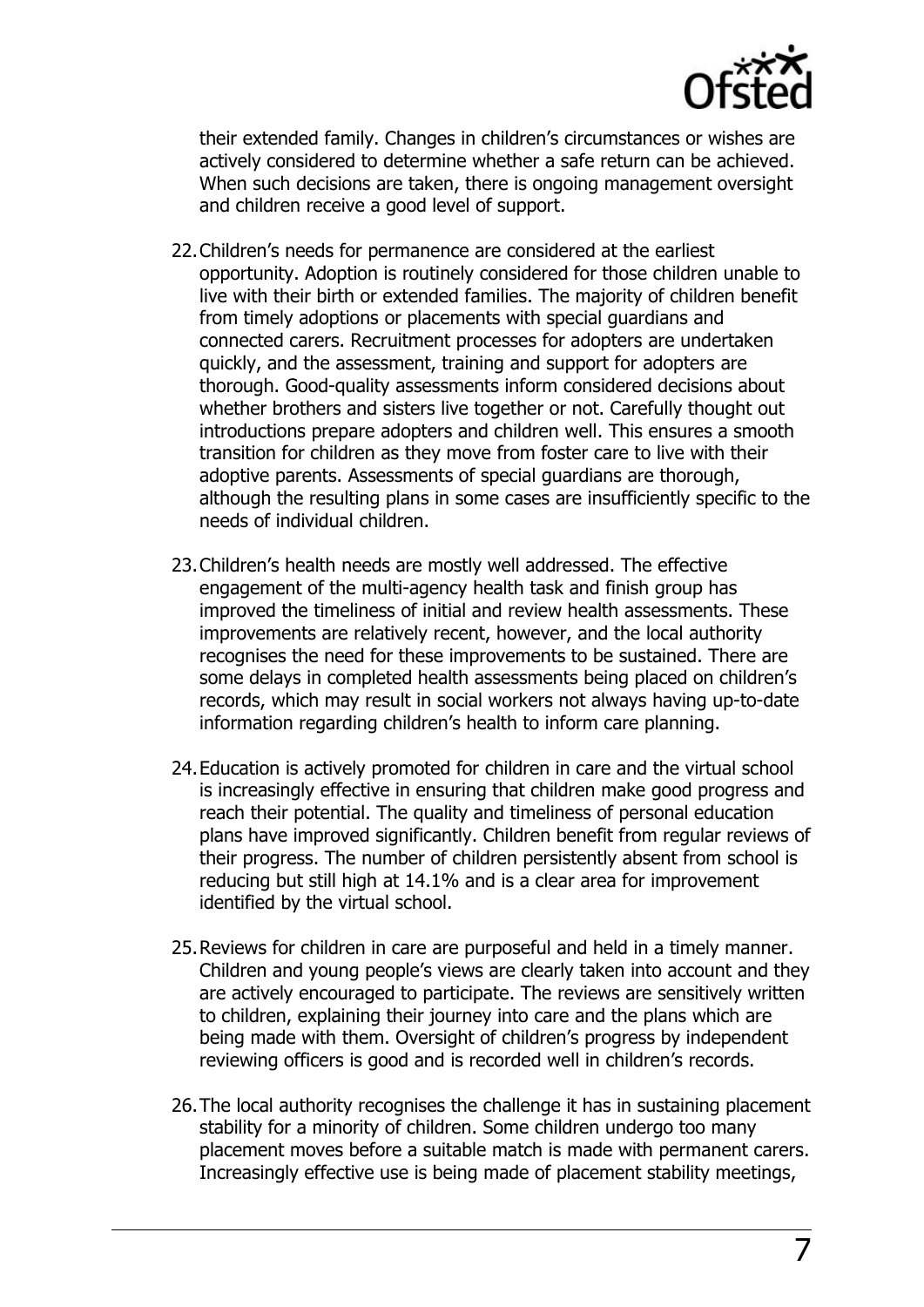

when there is a danger of disruption. The use of detailed matching grids helps to improve the quality of placement matching to ensure that placements can meet children's needs. Potential and actual risks to stability are well identified, and in cases considered by inspectors, a range of support to both children and carers has been put in place.

- 27.Children in care placed outside the local authority are well supported and have appropriate access to relevant health and education provision. If children are placed out of borough, this is most often in response to a safeguarding or complex need, and active consideration is given to children returning to a local placement when this is consistent with their needs. Appropriate notifications are made to host authorities. The local authority is aware of the need to strengthen consultation with host authorities to allow them to proactively plan before placing children at a distance. Active consideration is given to ensuring children retain purposeful contact with their families, communities and people important to them.
- 28.Social workers have good relationships with children. Children receive regular visits from their social workers. Children's wishes and feelings are actively sought and acted on. Sensitive and thoughtful individualised work helps children understand their life journey and influences planning and interventions for them. Children's contact with their families is planned effectively and managed well.
- 29.Foster carer recruitment, training and approvals are timely and effective. The joint fostering and adoption panel meets regularly, is well chaired and carries out its core duties robustly. Information presented to panel is of a good standard. Foster carers report that they feel part of the professional network and are well supported through training and support groups.
- 30.The majority of pathway plans for care leavers are routinely completed and reviewed. Some pathway plans are good; they are aspirational and cover all aspects of a young person's life and clearly demonstrate that young people were involved in the plan's development. However, some pathway plans are not thorough enough or updated after significant changes in young people's circumstances. This leads to a lack of clarity in relation to actions required to improve care leavers' well-being.
- 31.Most care leavers are well supported by leaving care coaches who act as personal advisers. The leaving care coaches know the care leavers well and actively look to promote their welfare. In a minority of cases considered by inspectors, the level of contact that young people had with their coach was insufficient considering their level of need. Most care leavers are well supported to develop their independence skills through the use of specific and targeted support that is delivered by foster carers, local authority staff and accommodation providers.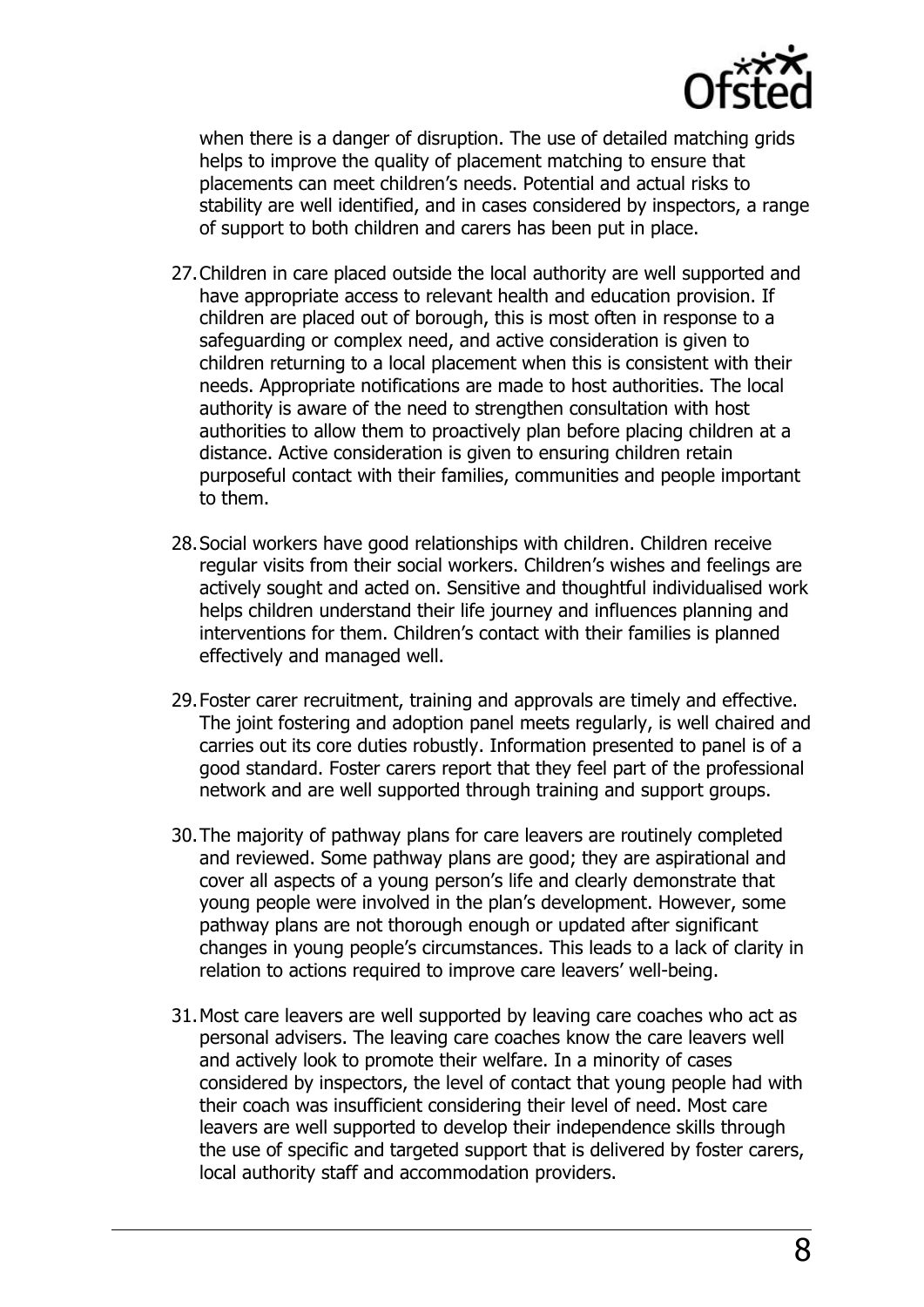

- 32.A positive and proactive approach ensures that most care leavers are engaged in education, employment or training opportunities. While the health needs of care leavers are mostly well recognised, care leavers are not routinely being given their health histories to help them make informed choices regarding their future healthcare.
- 33.The vast majority of care leavers benefit from a good range of suitable accommodation. A strong commitment to staying put results in high numbers of care leavers staying in such arrangements beyond their eighteenth birthdays, including several young people who are well into their twenties.
- 34.There is a strong local offer to care leavers that identifies their rights and entitlements. Care leavers have been actively involved in its creation, implementation and review.
- 35.The children in care council is appropriately influential. It provides a platform for children in care, so that they can give their views and provide feedback on important issues discussed at the corporate parenting panel. The children in care council provides a positive place for children to meet, socialise and exchange views. It has recently delivered insightful training, entitled 'In my Shoes', to social workers on their experiences, enhancing social workers' understanding of these experiences.

#### **The impact of leaders on social work practice with children and families: Outstanding**

- 36.Senior leaders, managers and politicians are highly effective, ambitious and passionate about improving outcomes for children and young people and strive to provide excellent outcomes for them. Robust governance arrangements and effective scrutiny of service provision are ensuring that performance is continuously improving. They are highly aspirational and effective advocates for all children in Waltham Forest, and the quality of services and practice has significantly improved as a result. This is commendable given the context of high levels of deprivation, substance misuse, knife-related crime and gang-related activities.
- 37.Effective and mature partnerships across all agencies are very well established at strategic and operational levels, and this is a real strength of the local authority. Formal arrangements exist to challenge and further develop relationships, which leads to a shared and cohesive understanding of aligned priorities and actions. Strong, effective and visible partnership-working is evident in the highly purposeful work with young people at risk of various forms of exploitation.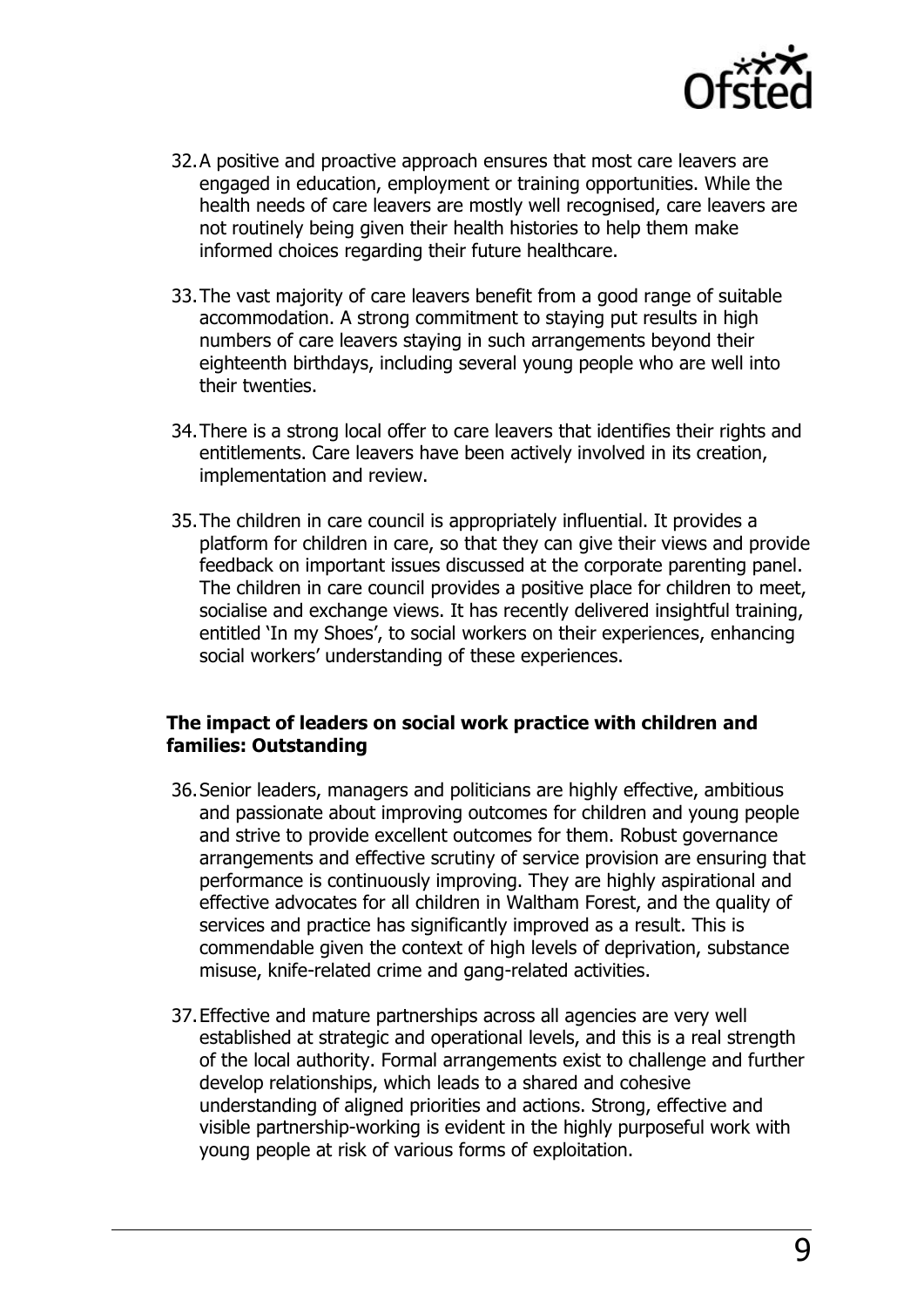

- 38.Senior managers know the quality of frontline practice very well, informed by relevant performance information and enhanced by shadowing workers, observing practice and engaging with young people in a meaningful way. Sound decisions, taken with the right level of confidence and authority, ensure that children receive the right level of service when they first need it. A firm commitment to funding early help provision and a raft of edge of care provision supports the ethos and belief that children's needs are best met at the earliest opportunity and, wherever possible, within their family network.
- 39.Routine safeguarding assurance meetings with the corporate director of children's services fully inform the chief executive and elected members on the quality of frontline practice. This results in an excellent corporate understanding of safeguarding and the good quality of social work practice. The attendance of key partners at a senior level is a strength and enhances the strong sense of partnership and child-focused working. Highly effective scrutiny of performance information by elected members has led to specific and targeted focus on key areas of risk, for example school attendance of young people on the periphery of gang involvement.
- 40.Quality assurance activity has much improved since the previous inspection. The local authority undertakes a significant number of relevant audits relating to a wide range of types of service delivery. This contributes to the local authority's very well-informed understanding of areas that require improvement and of what needs to be done to make services consistently good. Trends and themes from audits are used very effectively to inform the training and development programme. Actions from audits are identified, with routine follow up to ensure that they are completed. Social workers are appropriately involved in the completion of audits to help their understanding of what constitutes good or outstanding practice. This contributes to an environment where good social work practice can flourish.
- 41.The local authority is very proactive in seeking the views of children and families on a range of activities, including their experiences of child protection conferences and the impact of child protection or child in need planning. There is good consideration given to further ways of gathering feedback to widen the knowledge gathered from children and families in order to support the high ambition for ongoing development and improvement. The views of children in care are routinely and actively sought to inform the progress of pledge promises. Learning is clearly understood from such feedback, as well as complaints, and relevant timely actions are devised in response to the thematic analysis of complaints made.
- 42.Highly effective commissioning arrangements informed by a robust assessment of local needs result in services that are reflective of, and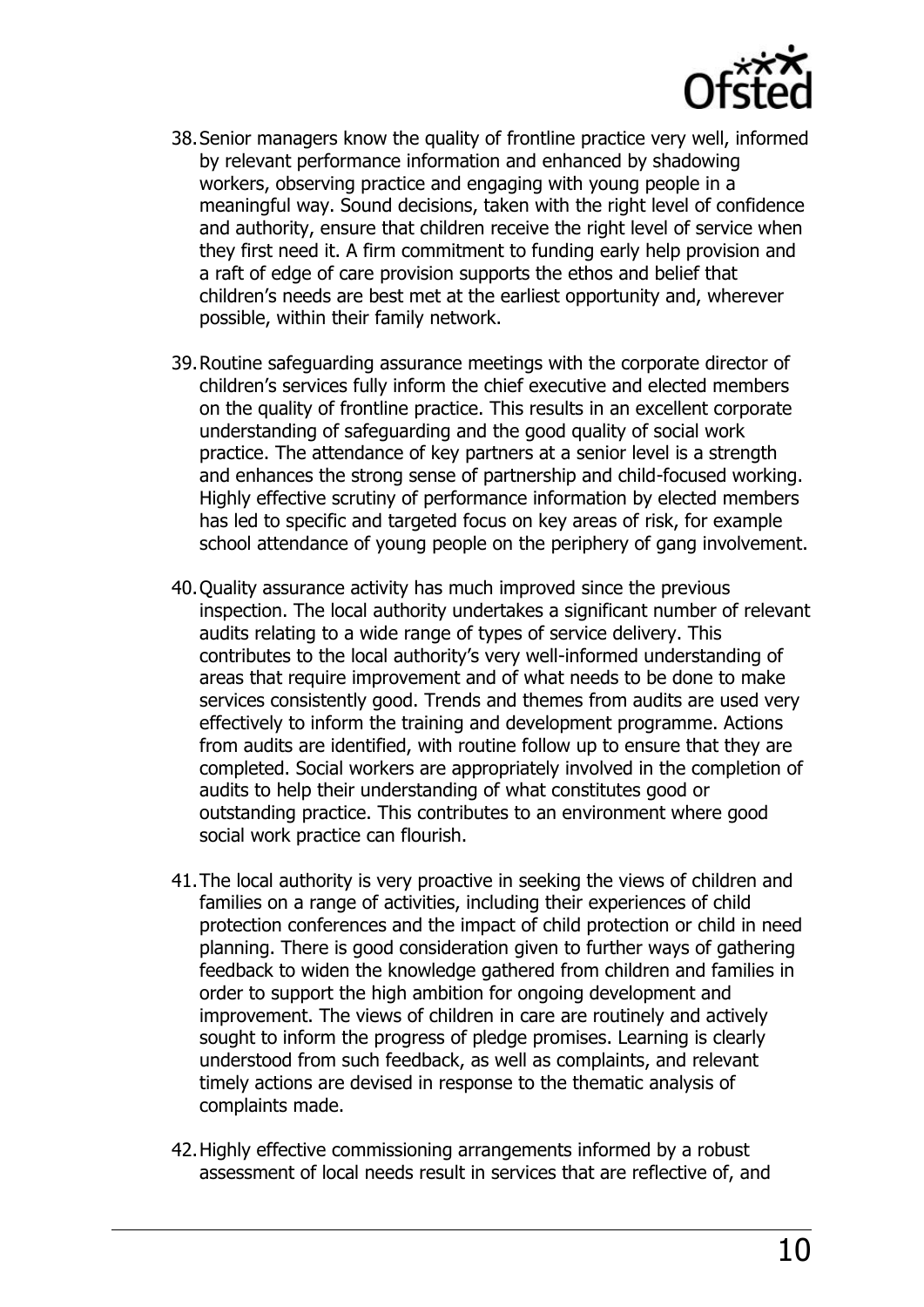

sensitive to, the diversity of culture, religion, and ethnicity of families in Waltham Forest. The detailed and informed sufficiency strategy is responsive to new challenges and the local authority is aware of pressures placed on the service due to the increase in demand.

- 43.Staff are skilled and thoughtful and show a strong commitment to the delivery of good services to children. They feel supported and report that managers and leaders are easily accessible and approachable. Social workers appreciate the opportunity to continually develop and progress in their careers and are supported to do so. The workforce strategy is effective, resulting in increased numbers of permanent staff, which means that children now have fewer changes of social worker. The effective assessed year in supported employment enables workers to develop skills with children who have complex needs, developing their confidence and competence in relationship-based social work. The local authority is aware of the potential effects of increases in demand and the consequent impact on social workers' caseloads, and there are plans to address this issue.
- 44.Work with the police to identify specific risks to children placed in Waltham Forest by other local authorities is highly effective. A detailed analysis of this group identifies those most at risk, and contact is made with the placing local authority. This has resulted in robust challenges to the placing local authorities about the effectiveness and safety of the care planning for vulnerable children.
- 45.Elected members, leaders and operational managers have made clear and tangible improvements in corporate parenting. They are now very good corporate parents because they are proactive, highly ambitious and aspirational for children in care and care leavers and take pride in their achievements. Their commitment to further improving outcomes for care leavers is exemplified by the very high numbers of care leavers receiving effective support in staying put arrangements well into their twenties.